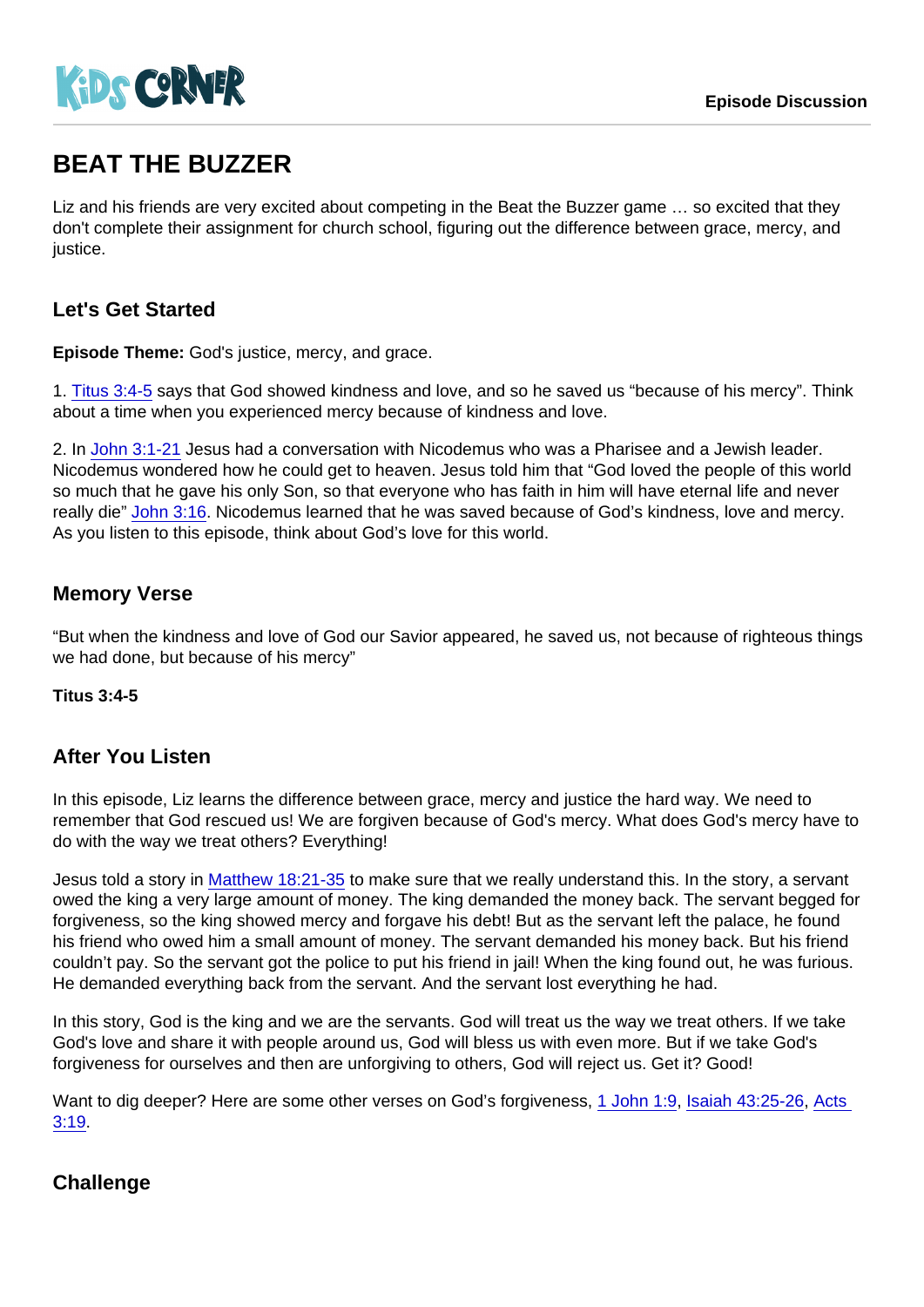Do you know the song "Amazing Grace"? It was written by John Newton, a man who used to be a slave trader. He literally bought and sold human beings. Does this sound like someone who deserves grace? The fact of the matter is, none of us deserve grace—that's why it's amazing! Listen and sing along with the song "Amazing Grace" and imagine it is being sung by someone who used to be a slave trader. Now sing it again for yourself. Grace is amazing! Give your family and friends some grace today!

Amazing grace! How sweet the sound That saved a wretch like me! I once was lost, but now am found; Was blind, but now I see.

'Twas grace that taught my heart to fear, And grace my fears relieved; How precious did that grace appear The hour I first believed.

Through many dangers, toils and snares, I have already come; 'Tis grace hath brought me safe thus far, And grace will lead me home.

When we've been there ten thousand years, Bright shining as the sun, We've no less days to sing God's praise Than when we'd first begun.

## **Take the Episode Quiz**

**Question 1:** Who challenged Liz and Lucille to a Beat the Buzzer contest?

**Answer:** Skink.

**Question 2:** What did Marge do that made Liz and Lucille upset?

**Answer:** She overcharged them.

**Question 3:** What did they do about it?

**Answer:** They paid the bill even though it was wrong; they gave her a tip even though she didn't deserve it; and they tried to give her extra money to pay for her children's medicine .

**Question 4:** What challenge did Grandpa Anole give them in their church school class?

**Answer:** To figure out the difference between mercy, grace, and justice.

**Question 5:** How did Liz and Lucille find out the answer?

**Answer:** Grandpa pointed out to them that they actually had the answers in their encounter with Marge: while justice would demand that they point out Marge's error on their bill, they choose to pay it anyway (mercy) and to give her a gift of money besides (grace).